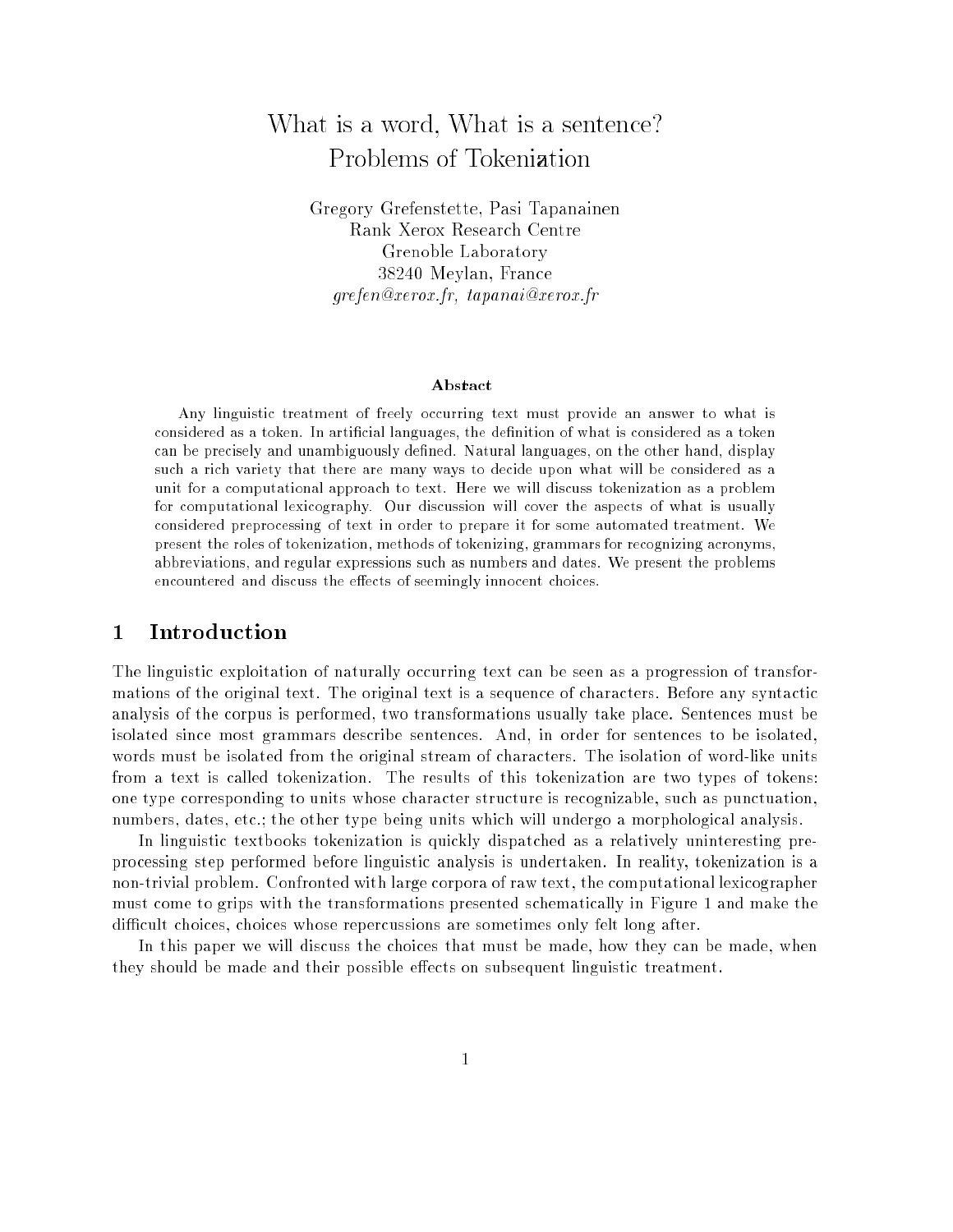

Further Linguistic Analysis

Figure 1: Text Transformations Before Linguistic Analysis.

### $\overline{2}$ Preprocessing

We will consider throughout that we are dealing with a text in electronic form as a sequence of characters, rather than a scanned image of text. Electronic text is readily available these days, in increasing numbers, usually produced as a by-product of typesetting. Such text often contains extra whitespace and a number of mark-ups that indicate font-changes, text subdivisions, special characters, and a hundred other things. Although such indications carry meaning — they are there to help the reader understand the text — they are usually filtered out from the text in a preprocessing stage before any linguistic processing, or even before tokenization begins.

Since little normalization exists in typesetting codes, we will not discuss the matter further, except to provide a method of eliminating SGML-type code from a running text". Unix-based workstations furnish a general-purpose character stream scanner called lex or flex. This scanner permits the definition of actions to be taken when certain regular expressions are matched in the input text. Figure 2 provides a simple  $lex$  program  $^2$  which deletes SGML markings from an

The notation for the regular grammars shown here are the following:

<sup>-</sup> A public domain SGML parser called SG*MLS* is available from the anonymous  $\mu p$  site in ulo no. (129.240.64.2) in the directory /pub/SGML/SGMLS. This parser allows much finer handling of SGML codes.

<sup>.</sup> matches any character except newline.

 $\wedge$  matches the beginning of a line.

<sup>\$</sup> matches the end of a line.

 $\ln$  matches the newline character.

<sup>[</sup>abc...] character class, matches any of the characters abc...

<sup>[^</sup>abc...] negated character class, matches any character except abc. . . and newline.

r1jr2 alternation: matches either r1 or r2.

r1r2 concatenation: matches r1, and then r2.

r+ matches one or more r's.

r\* matches zero or more r's.

r? matches zero or one r's.

<sup>(</sup>r) grouping: matches r.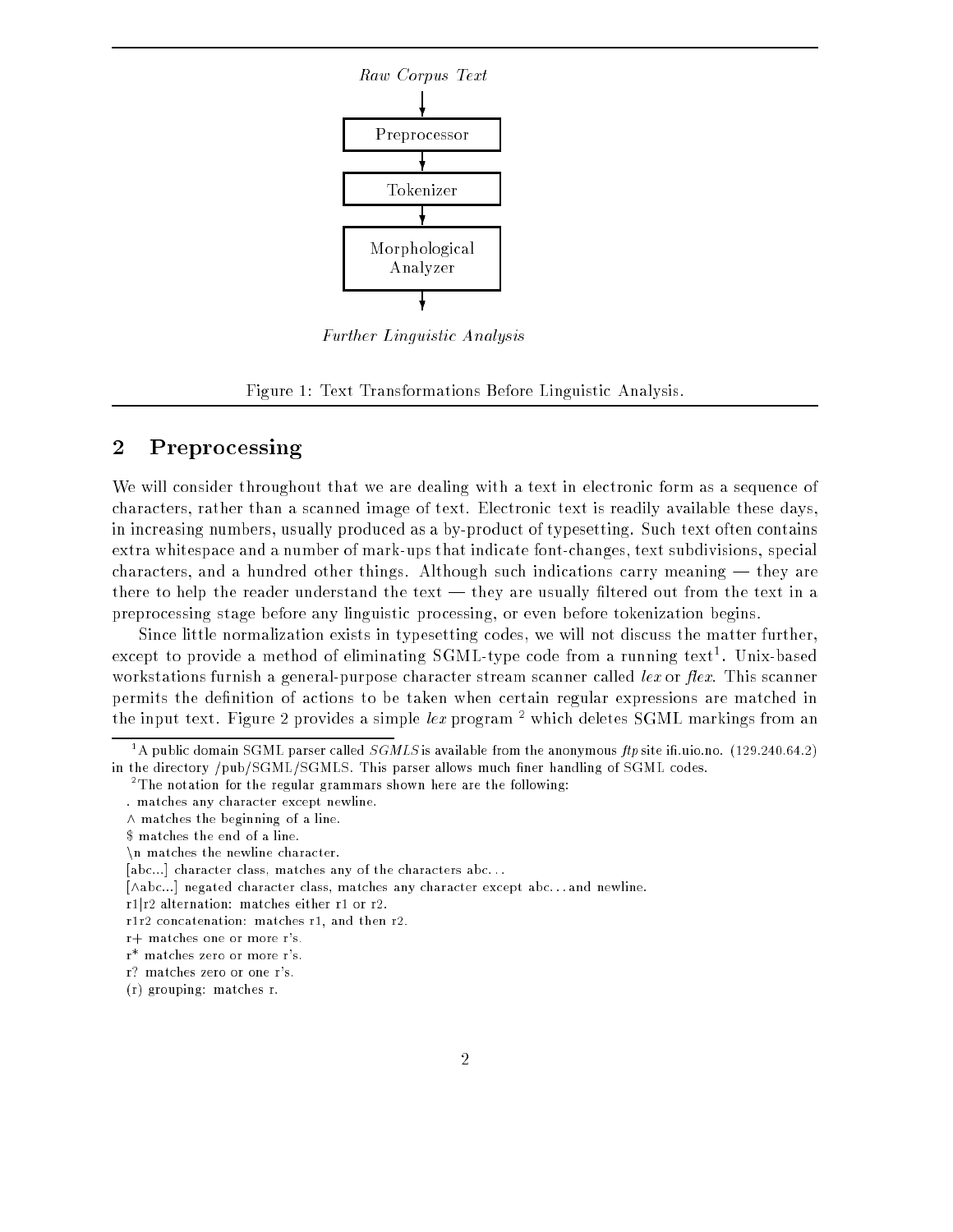```
/* Call this file StripSGML.lx, and then run:
flex -8 -CF StripSGML.lx; gcc -o StripSGML lex.yy.c -lfl -s
To pass this simple filter over a text file called toto, run:
StripSGML < toto */
%%
"<"[^\n<>]+">" ;
              . ECHO;
\lbrack \n\brack n \rbrack ECHO;
%%
```
Figure 2: Flex program for filtering out SGML markings.

```
/* Call this file dehyphen.lx, and then run:
flex -8 -CF dehyphen.lx; gcc -o dehyphen lex.yy.c -lfl -s
    To pass this simple filter over a text file called toto,
                                                                   run:
dehyphen < toto */
\frac{1}{2}%
[a-z] - [ \setminus t] * \setminus n[ \setminus t] * \qquad \{ \text{print}("%c", \text{system}[0]); \}\frac{2\%}{\%}
```
Figure 3: Flex program for dehyphenating a text.

input file.

Not only do some things have to be filtered out of marked-up text, some things have to rejoined. The most common case that appears in raw text is hyphenation at right margins. Since this hyphenation is usually only circumstantial, related to the width of the page and not to the meaning of the text, one might easily consider eliminating it from text les that employ it. The short lex program of Figure 3 eliminates a trailing hyphen from a text and rejoins the hyphenated word to its second half on the next line. The regular expression that the filter recognizes is a lower-case letter, followed by a hyphen, then any number of tabs or spaces, followed by a newline character and more spaces. Only the alphabetic character is retained and printed out by the filter. All other characters in the file pass through unchanged.

Of course, introducing hyphenation into a text during typesetting can produce lines ending in a hyphen not because the word was split there, but because a naturally occurring hyphen happened by chance to appear where the word would be split. Suppose that the word small-town was split at the end of line by the typesetting, then this filter would return the string smalltown as one token. In order to test just how often this might happen in reality, we took the Brown corpus (Francis and Kucera, 1982), a corpus whose tokenization was hand corrected, and ran it through a typesetting program (*nroff*) which introduced end-line hyphenations. The Brown corpus contains about 1 million words. Typesetting the untokenized Brown corpus produces 101860 lines of formatted text, of which 12473 (12%) ended in a letter plus hyphen. Joining these lines using the filter given in Figure 3, produced 11858 correct dehyphenations and 615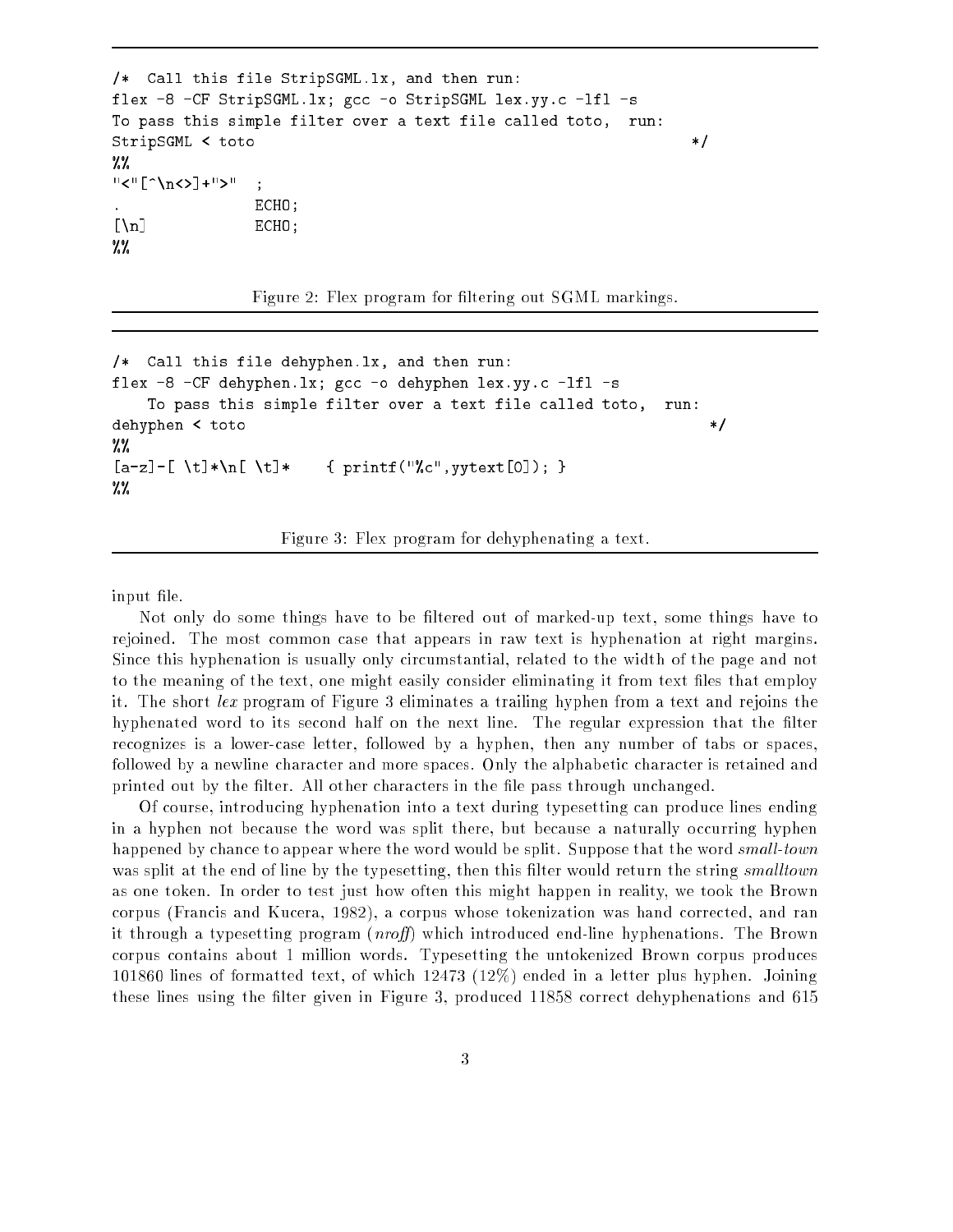errors (4.9%), i.e. words which did not appear in the original text. Examples of erroneously joined words are ring-aroundthe-rosie, rockcarved, rocketbombs, rockribbed, roleexperimentation, rookie-of-theyear, satincovered, sciencefiction. This experiment gives a taste of the type of choices that must be made during tokenization. Here, if one had access to a dictionary and morphological package at this stage, one could test each of the 12473 cases by analyzing the constituent parts and making more informed decisions, but such a mechanism is already rather sophisticated, and its construction is rarely considered for such a preliminary stage of linguistic treatment. One may consider the 615 errors (out of 1 million words) as so many unknown words to be treated at some later stage, or just accept them as noise in the system.

### 3Roles of Tokenization

Once the input text of the corpus is preprocessed, we have a string of characters corresponding to what the linguistic processors will consider as the text. At one stage in this linguistic processing the elements of the text will be considered as belonging to a certain syntactic class. For example, the string dog will be considered as a SINGULAR-NOUN. In order for classes to be assigned to strings, the original text, which can be considered as one long string, has to be divided into units which will be recognized as members of a class. One traditional role of tokenization is the recognition of these units.

The other traditional role of tokenization is the recognition of sentence boundaries, since most linguistic analyzers consider the sentence as their unit of treatment. We will consider this traditional view here, demonstrate how it can be implemented, and show its limitations in handling certain ambiguous cases of word and sentence boundaries.

#### 4What is <sup>a</sup> word, What is <sup>a</sup> sentence?

Isolating word and sentence boundaries involves resolving the use of ambiguous punctuation. The second role of tokenization is, then, the one which must be attacked first. Some structurally recognizable tokens contain ambiguous punctuation, such as numbers, alphanumeric references (e.g. T-1-AB.1.2), dates (e.g.  $02/02/94$ ), acronyms (e.g.  $ATET$ ), punctuation, and abbreviations (e.g.  $m.p.h.$ ). Some of these classes can be recognized via regular expression grammars which predict the structure of the tokens as will be illustrated below. Once these units are recognized the only uses of separators are non-ambiguous, and they can thus be used surely to delimit words and sentences.

Sentences end with punctuation. The exclamation point and the question mark are almost always unambiguous examples of such punctuation. The semicolon is sometimes a separator of list elements, and sometimes a sentence separator. But the most prevalent of ambiguous separators is the period which is extremely ambiguous. It is not at all trivial to decide when it is a full-stop, a part of an abbreviation, or both. In the Brown corpus, there are 52511 sentences ended by a full stop (period or question mark) and 3569 (about 1 in 15) contain at least one non-terminal period. If one were to consider every period as a full stop, then 93,20% of the original 52511 sentences would be correctly recognized. In some cases, one might consider this most simple of heuristics as sufficient. In the following sections, we will see how this sentence recognition count can be improved by adding increasing levels of linguistic sophistication.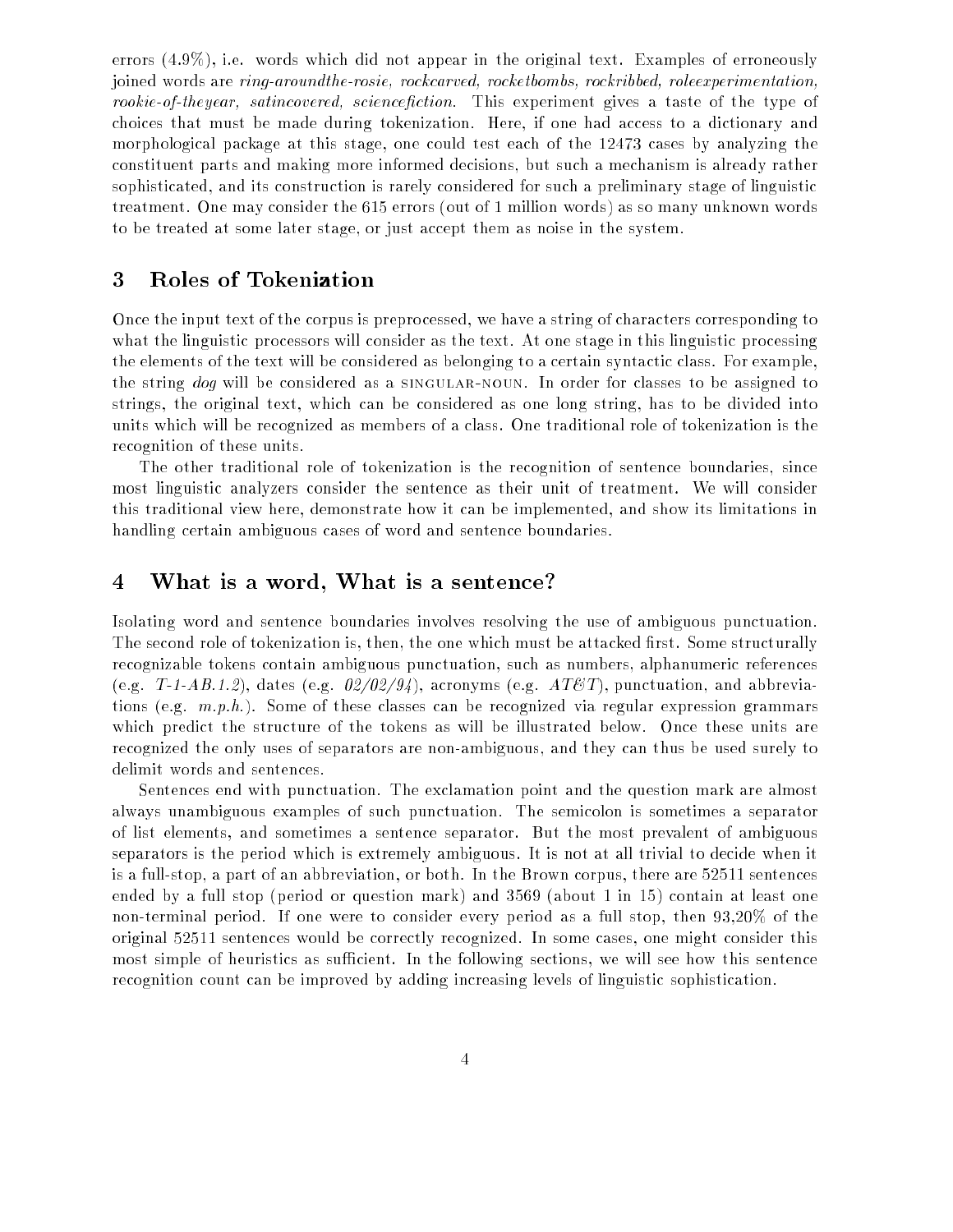# 4.1 Ambiguous Separators in Numbers

Numbers are the least ambiguous of the structural types. Still, the structure of numbers are language specific constructions, for example the English number "123,456.78" will be written as " $123$  456,78" in French newspaper text.

A regular expression which recognizes the English version of numbers is

 $( [0-9]+[,]) * [0-9] ( [.0-9]+) ?$ 

while a regular expression accepting the French version is

 $([0-9]+[ )*(0-9] ([,][0-9]+)$ 

These expressions would overgenerate strings, outside the class of numbers, but used as recognizers they are sufficient. One rarely sees strings such as "12,45.678" in ordinary text, and even if one did one would probably want it considered as a number.

The table below gives some regular expressions for English numbers, dollar values and datelike constructions that can be incorporated into a tokenizer. Recognizing these strings eliminates some of the ambiguity of the comma and the period, since these characters are comprised in the token and are thus no longer considered as separators.

| $[0-9]+(\1/[0-9]+)+$             | Fractions, Dates                   |
|----------------------------------|------------------------------------|
| $($ [+\-])?[0-9]+(\.)?[0-9]*%]   | Percent                            |
| $([0-9]+,?)+(\. [0-9]+ [0-9]+)*$ | Decimal Numbers $(e.g. 1, 234.56)$ |

Once we recognize numbers using the above expressions, not considering their included periods as full stops, only 3340 sentences are now incorrectly recognized, adding 229 sentences to the count of correct Brown sentences, still using the simple heuristic \remaining period equals full stop." This improves sentence recognition from  $93.20\%$  to  $93.64\%$ .

# 4.2 Abbreviations

Besides numbers, the other, most important, class of tokens incorporating the period as an element is the class of abbreviations. Lists of abbreviations can be long and, like lists of proper names, incomplete, since creation of abbreviations is a productive process. Let's consider now that we have no such lists, and see how far we can get using regular expressions to recognize abbreviations, so that their periods will not be considered as full stops. Let's consider first that any period not followed by a blank is not a full stop. Using the number recognizers given above, and this added heuristic adds 73 more correctly recognized sentences, so that now 49244 of the original 52511 sentences are now correctly recognized, raising the percentage to 93.78%.

## Experiment: No lexicon

We want to do better than this, of course. We can find a better approach by analyzing the structure of abbreviations. Let us consider three classes of abbreviations: A single capital followed by a period, such as A., B., C.; A sequence of letter-period-letter-period's, such as U.S., *i.e.*,  $m.p.h$ ; and a capital letter followed by a sequence of consonants followed by a period. such as Mr., St., Assn.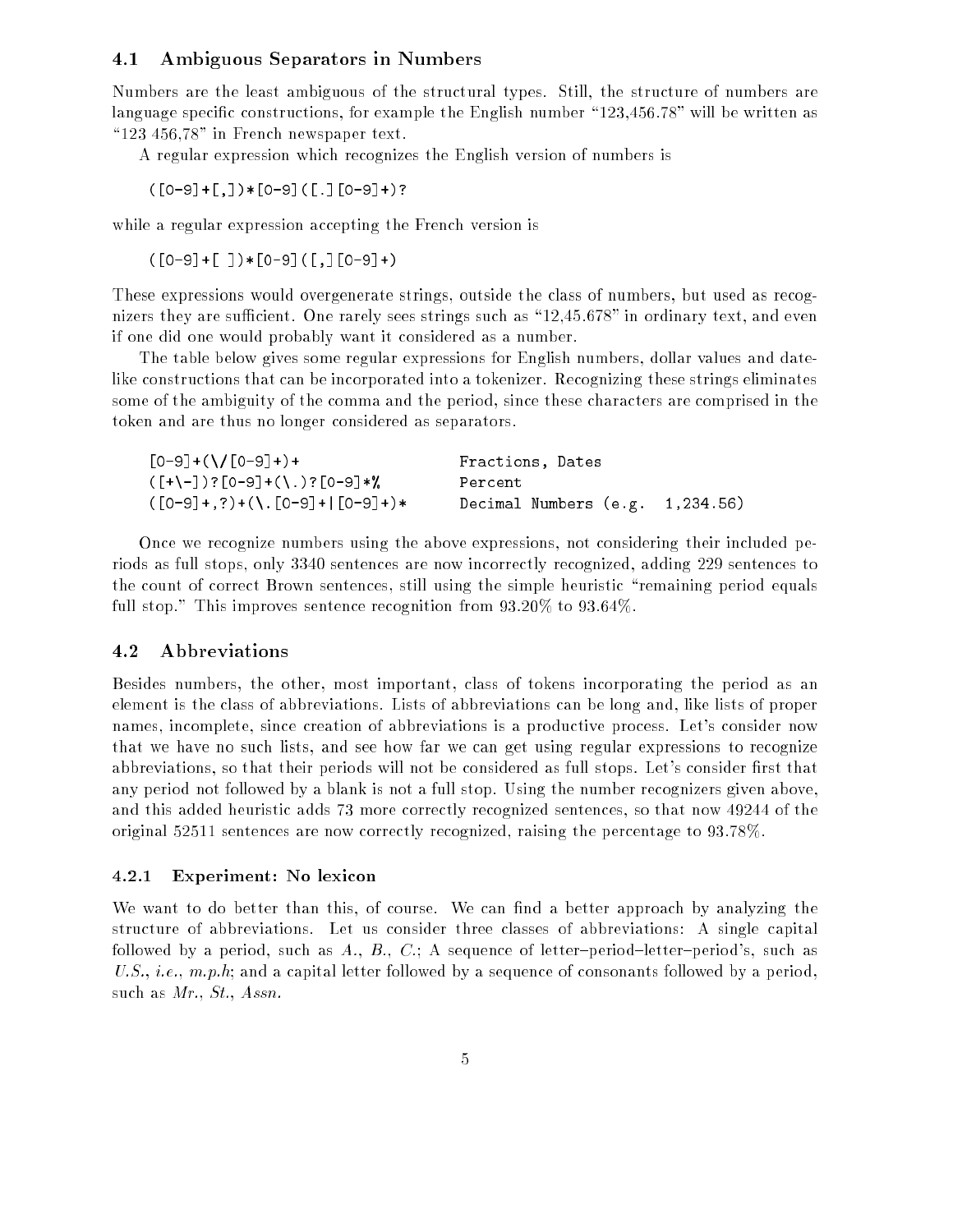If we insert blanks around parentheses, commas, colons, and questions marks, then 4037 such sequences are found in the Brown corpus. If we automatically consider each of these sequences as non-sentence-ending abbreviations and not as an unabbreviated word followed by a final stop, we will be right 3835 out of 4037 times. The details are given in the table below. For example, the third class of regular-expression defined abbreviations (a word beginning in uppercase without any following vowels, such as "Mr.") matches actual abbreviations 1938 times, commits 44 errors recognizing strings as abbreviations that should not be (for example, "Ash."), and recognizes a real abbreviation 26 times that is also a sentence terminator. In this case, the sentence ending period is absorbed in the abbreviation-ending period (Nunberg, 1990).

| regular expression           | Correct | Errors | Full Stop |
|------------------------------|---------|--------|-----------|
| $\lceil A-Za-z\rceil$        | 1327    | 52.    | 14        |
| $[A-Za-z]\ \ (A-Za-z0-9]\ \$ | 570     | O      | 66        |
| $[A-Z]$ [bcdfghj-np-tvxz]+\. | 1938    | 44     | 26        |
| Totals                       | 3835    | 96     | 106       |

This means that, without consulting a lexicon, but only by using the structure of the words we will correctly recognize 3935 of the non-numeric token-ending periods as part of an abbreviation (out of 4951 (330 unique) true Brown abbreviations). We will introduce 96 errors by recognizing true full stops as false abbreviations, and and another 106 by correctly recognizing abbreviations but not realizing that they should also be full stops. The number of original Brown sentences that will be correctly recognized using the number recognizers above and this abbreviation recognition scheme is now 51282, or 97.66%. 825 sentences still contain some type of abbreviation not recognized by the above expressions, and 404 sentences will have been incorrectly joined since the final stop is not recognized as such in 202 cases.

The abbreviations in Brown that do not match the above regular expressions are the following, listed in order of decreasing frequency:

Month-Names Sen. Gen. Rev. Gov. U.S.-State-Abbreviations g. Rep. Ave. Corp. figs. Figs. 24-hr. lbs. Capt. yrs. dia. Stat. Ref. Prof. Atty. 6-hr. sec. eqn. chap. Messrs. Dist. Dept. ex-Mrs. Vol. Tech. Supt. Rte. Reps. Prop. Mmes. 8-oz. viz. var. seq. prop. pro-U.N.F.P. nos. mos. min. mil. mEq. ex-Gov. eqns. dept. Yok. USN. Ter. Shak. Sha. Sens. SS. Ry. Rul. Presbyterian-St. P.-T.A. Msec. McN. Maj. Lond. Jas. Grev. Gre. Cir. Cal. Brig. Aubr. 42-degrees-F. 400-lb. 400-kc. 36-in. 3-hp. 3-by-6-ft. 29-Oct. 27-in. 25-ft. 24-in. 160-ml. 15,500-lb. 12-oz. 100-million-lb. 10-yr. 1.0-mg. 0.5-mv./m. 0.1-mv./m. 0.080-in. 0.025-in.

#### 4.2.2Experiment: No lexicon, Corpus filter

In order to reduce this list of non-recognized abbreviations without referencing a lexicon, you can use the corpus itself as a filter for identifying abbreviations. Let us define as a likely abbreviation any string of letters terminated by a period and followed by either a comma or semi-colon, a question mark, a lower-case letter, or a number, or followed by a word beginning with a capital letter and ending in a period.

Using this definition of likely abbreviations matches 239 of the 330 unique abbreviations in the Brown corpus, but introduces a large number of false positives such as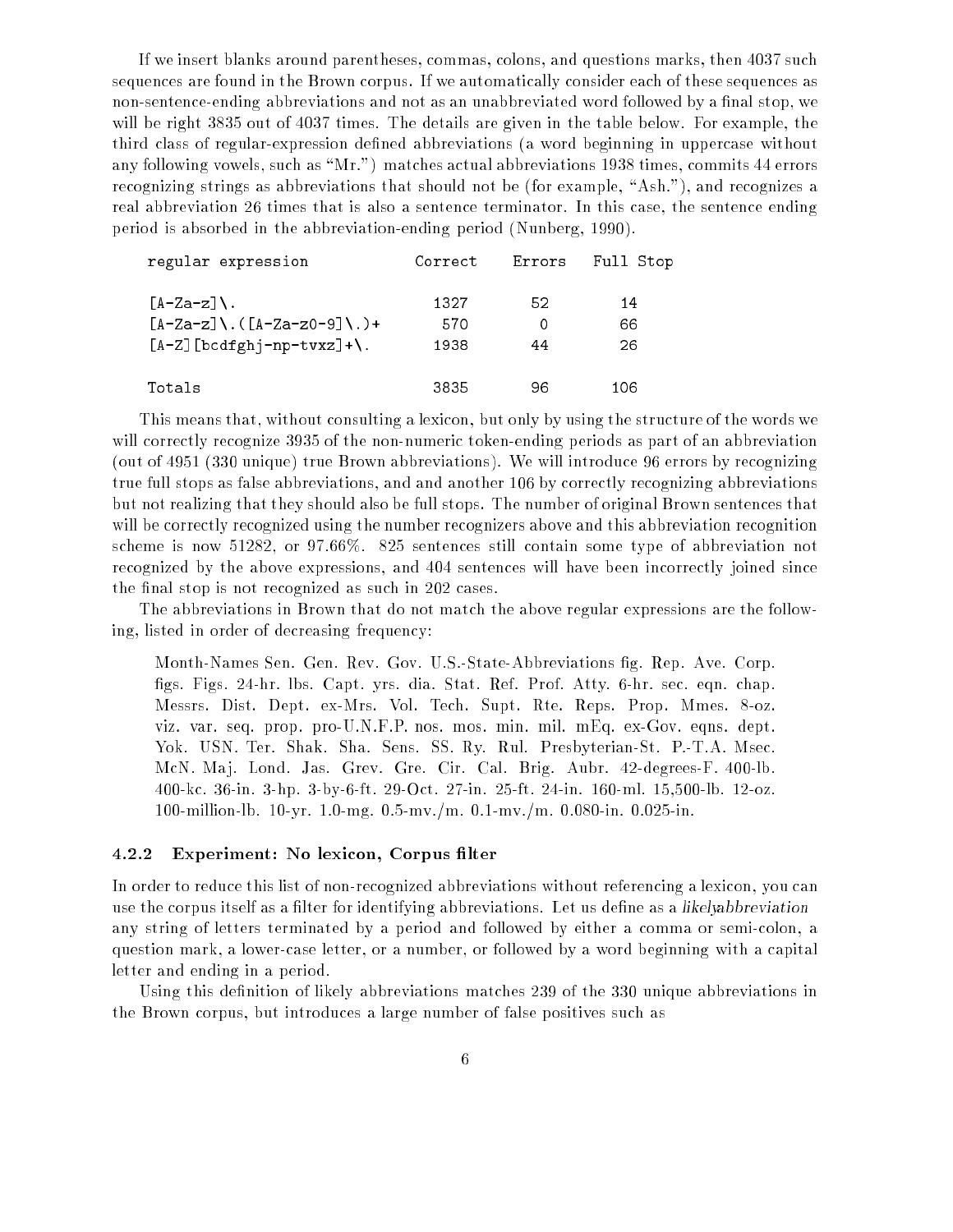based become behavior better board box break bull's-eye ...

which are words that happen to end sentences that are followed by another sentence beginning with a number.

We can apply the corpus itself as a filter by eliminating from the list of likely abbreviations those strings that appear without terminal periods in the corpus. This drastically reduces the collection of likely abbreviations to 231, but still misrecognizes strings such as \furlongs," " $\mathbf{light\text{-}hearted}$ ," and "rev'rend" as abbreviations.

| Likely Abbreviation                                        |     |                            | Total Correct Incorrect |
|------------------------------------------------------------|-----|----------------------------|-------------------------|
|                                                            |     | (unique) (unique) (unique) |                         |
| $[A-Za-z]$ $[\hat{ } ]$ $*\hat{ }$ . $([, ?;]$ $[a-z0-9])$ | 947 | -239                       | 718                     |
| not appearing without period                               | 231 | - 197                      | -34                     |

We can apply the corpus itself as a filter by eliminating from the list of likely abbreviations those strings that appear without terminal periods in the corpus. This drastically reduces the collection of likely abbreviations to 231, but still misrecognizes strings such as \furlongs," " $\mathbf{light\text{-}hearted}$ ," and "rev'rend" as abbreviations.

| Likely Abbreviation                                               |       |                            | Total Correct Incorrect |
|-------------------------------------------------------------------|-------|----------------------------|-------------------------|
|                                                                   |       | (unique) (unique) (unique) |                         |
| $[A-Za-z]$ $[\hat{ } ]$ $* \backslash . ( [ , ? ; ]$ $[a-z0-9] )$ | 947   | -239                       | 718                     |
| not appearing without period                                      | -231- | - 197                      | -34                     |

When we use the corpus as a filter for accepting the 231 candidates as likely abbreviations and accepting all structures with internal periods (i. e., not ending in a period) or ending in a period and of the form " $[A-Z]$ " or " $[A-Za-z] (A-Za-z0-9])$  +" as non-terminal abbreviations, then 337 sentences are incorrectly divided. Another 266 sentence ends are incorrectly identied as sentence internal abbreviations, mistakenly joining 532 sentences, meaning that 51642 of the 52511 original Brown sentences are now correctly recognized. This gives us a 98.35% recognition rate, after using the corpus as a filter but without any lexical access.

The abbreviations which are still uncaptured by this technique are the following

No. Sept. Rev. Jan. g. Mass. Corp. no. Pa. La. 24-hr. cf. Tex. Mt. Miss. in. Wash. Hon. 6-hr. eqn. chap. a. Ore. Mar. sp. oz. hp. ex-Mrs. Tech. Supt. Mmes. Minn. Eq. Ed. Colo. 8-oz. u. seq. prop. nos. mos. min. mil. fed. ex-Gov. eqns. ed. al. Yok. Vs. Tenn. Sha. Sens. SS. Presbyterian-St. Pfc. OK. McN. Maj. Kas. Eng. Del. Cmdr. Cal. App. 42-degrees-F. 400-lb. 400-kc. 36-in. 3-hp. 3-by-6-ft. 29-Oct. 27-in. 25-ft. 24-in. 160-ml. 15,500-lb. 12-oz. 100-million-lb. 10-yr. 1.0-mg. 0.5-mv./m. 0.1-mv./m. 0.080-in. 0.025-in.

#### 4.2.3Experiment: lexicon without abbreviations

The observations above suppose that the abbreviation recognition process has no access to a lexicon. Let us examine what can be gained by using a lexicon to look up the litigious cases. Suppose now that, instead of trying to solve all the ambiguities during this tokenization phase, tokenization is reduced to number recognition and splitting words on spaces and unambiguous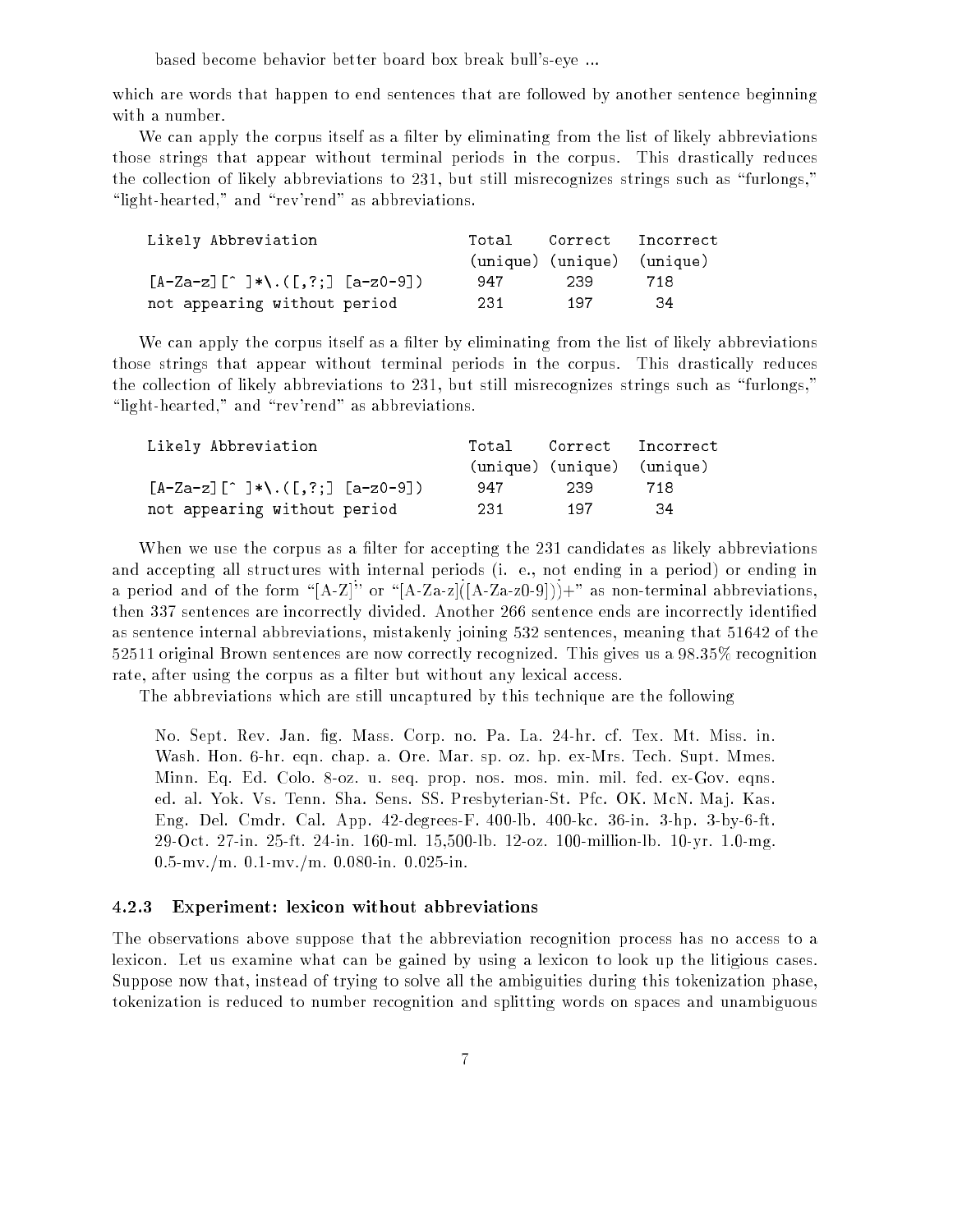separators. Then every word ending a sentence as well as real abbreviations ending with the period will be sent to the morphological analyzer with a trailing period. It will then be the role of the morphological analyzer to decide if the trailing period should be isolated as a separate, sentence-ending, character. Under this supposition, the Brown corpus produces 52430 letterinitial tokens ending in a period that must be sorted. Suppose that we have a complete lexicon, containing at least all the words in the Brown corpus, except abbreviations and proper names. Can we discover abbreviations using this method?

Consider this ordered filter on all strings terminated by a period:

- 1. if it is followed by a lower-case letter, comma or semi-colon, it becomes a known abbreviation;
- 2. if it is a lower case string, not a known abbreviation, and exists as a word in the lexicon without a final period, it is not an abbreviation, otherwise it is an abbreviation;
- 3. if it begins with an upper case letter, is not a known abbreviation, and appears elsewhere in the corpus without a trailing period, or only appears once or twice in the corpus, it is not an abbreviation (probably a proper name);
- 4. otherwise, it is an abbreviation.

The list of known abbreviations defined under (1) contains 183 unique upper and lowercase abbreviations (occurring a total of 1003 times in Brown). A sample of such such known abbreviations, given in order of decreasing frequency, follows:

U.S. Jr. Mr. U.N. i.e. Co. p.m. e.g. S. a.m. etc. Inc. St. D.C. B.C. A.L.A.M. vs. Calif. lb. cm. ...

The list derived from (2) captures most of the cases in the corpus. There are 42865 lowercase initial strings appearing with a final period. 458 of these instances correspond to known abbreviations, and 42344 others correspond to words without final periods appearing in the lexicon. In some instances these words are really abbreviations. This happens when some string appears as both as an entire word and in an abbreviation, such as "fig." also appearing as "fig." for "figure." If we consider all these  $42344$  cases as sentence-ending non abbreviated words, then we misrecognize 29 sentences which contain

chap. fed. fig. no. nos. u.

since these words are not considered as sentence-internal abbreviations (which the really in these sentences) but as full stops.

63 other instances (19 words) are recognized by step (2) as abbreviations:

ca. cf. ed. eqn. eqns. ex-Gov. ex-Mrs. gs. hp. mil. min. mos. oz. pp. r.p.m. seq. sp. v. yrs.

By the time we reach step (3), we have decided in 46474 of the 52430 period-terminated string cases. Step (3) has to decided the case of the remaining 6056 uppercase initial possible abbreviations. Step  $(3)$  finds that 4628 of the remaining 6056 cases correspond to uppercase initial words somewhere else in the corpus without a final period; and of the remaining  $1428$ , 583 appear only once or twice, so they are not considered abbreviations, either. This heuristic incorrectly identies all occurrences of the following strings as sentence-ending non abbreviations since they appear elsewhere without a period: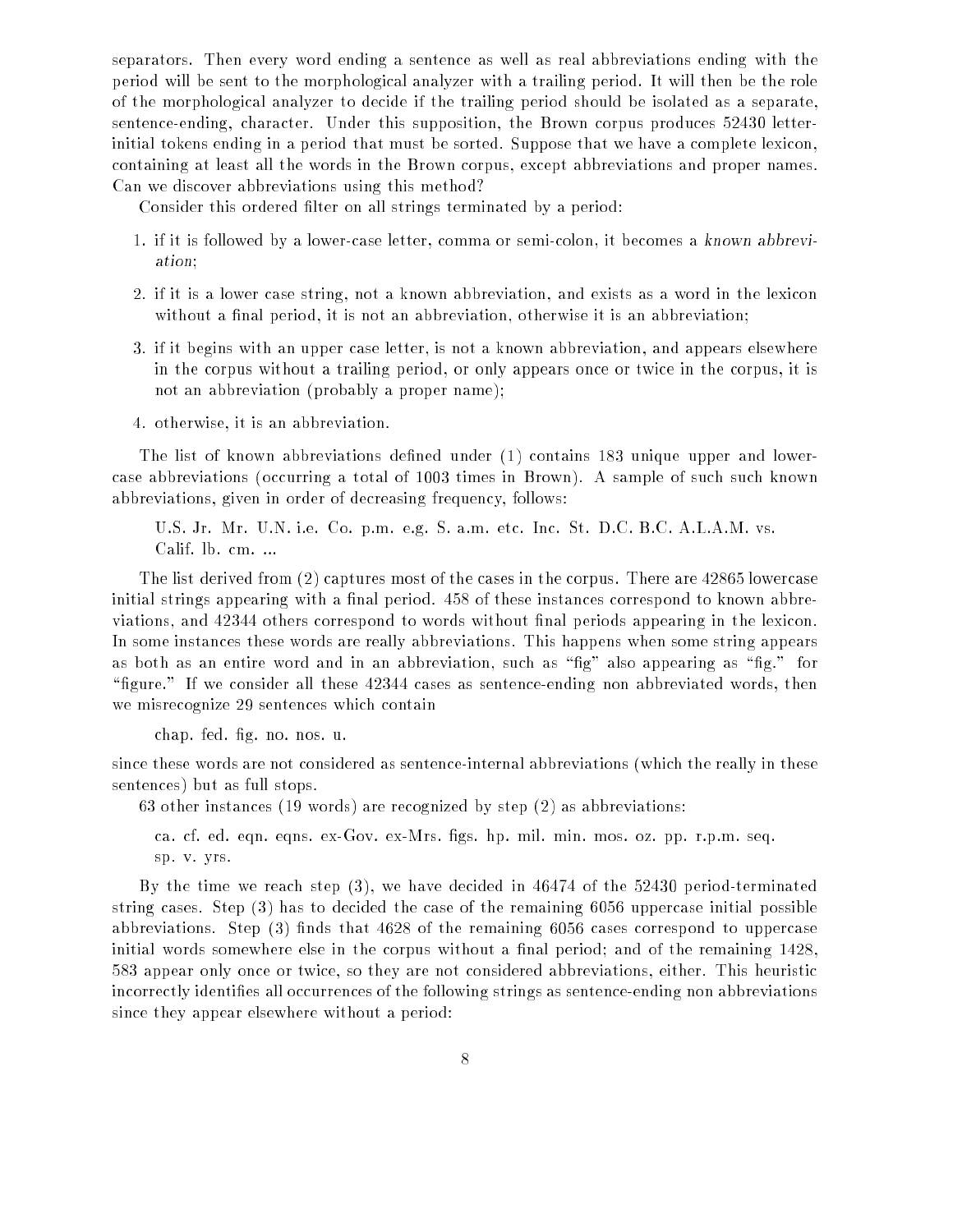App. Cal. Del. E. Ed. G. Jan. L. Mar. No. P. Rev. SS. Sept. Tech. V. W.

or only one or two times in the corpus:

Aubr. Brig. Cf. Cmdr. D.J. D.W. E.O. E.T. Eng. Eq. F.S.C. H.L. H.M. H.P.R. H.W. I.L. J.D.H. J.H. Jas. K.G. K.J.P. Kas. Ma j. McN. Mfg. Mmes. N.A. N.D. N.L. P.L. P.S. P.m. Pfc. Presbyterian-St. Pt. R.H. R.L. Reps. Rte. Rul. Ry. S.S. Sens. Sha. Spec. Supt. T.W. U.S.C. U.s. Vol. Vs. W.G. W.H. W.M. W.R. Wm. Yok.

Step (4) identifies all the remaining candidates as abbreviations:

Atty. Aug. Capt. Ch. Christendom. Col. Dec. Feb. Fig. Figs. H.M.S. Hon. Lt. Martinez. Mrs. Mt. Nov. Oct. Op. Pp. Prof. Ref. Rep. Schaack. Sec. Sen. Stat.

Combining the abbreviations recognized by all four steps, only 205 sentences are erroneously split because they contain as yet unrecognized abbreviations, but 351 sentences end in strings thought to be sentence internal abbreviations. So we will incorrectly join 702 sentences. In other words, the above method of using a lexicon without abbreviations and the corpus as a filter to tokenize recognizes  $51604$  sentences out of  $52511$  original Brown sentences, or  $98.27\%$ . This slight degradation comes from the fact that "in." is recognized as a known abbreviation by Step  $(1)$ , and so the 79 sentences ending in "in." are incorrectly joined to the sentence following them.

#### 4.2.4Experiment: lexicon with some abbreviations

Consider now a lexicon that has not only all the lower-case words in the corpus, but also contains frequent abbreviations, here meaning titles ( $\kappa_{\text{Mr.}}$ ",  $\kappa_{\text{Mr.}}$ ",  $\kappa_{\text{Dr.}}$ ",  $\kappa_{\text{Sen.}}$ "), month name abbreviations ("Jan.", "Feb.", "Mar."), U. S. state abbreviations ("Ala.", "Calif.", "Penna.") and some common abbreviations ("etc.", "fig.", "no.", "Co.", "Ltd.", "Corp.") but not abbreviations like  $(\text{``in''}).$ 

Now we can implement the following procedure, given a sequence of letters terminated by a period: 1) if it is followed by a lower-case letter, comma or semi-colon, then it is an abbreviation; 2) if it exists as an abbreviation in the lexicon, consider it as such; 3) otherwise, consider the word as a sentence terminator. Using the following list as a list of abbreviations in the lexicon provides us with only 74 sentences contain unrecognized non-terminal abbreviations candidates in the Brown Corpus. And we still have the original 207 sentences which end in an abbreviation that cannot be recognized correctly by any of the above techniques, giving a success rate of 52023 correctly recognized sentence boundaries out of 52511, or 99.07%.

The abbreviations recognized here are:

Strings containing internal periods, Single-Letters, State-Names, Titles, and the following: Assn. Av. Ave. Bldg. Blvd. Cf. Co. Corp. Ct. Dept. Dist. Eq. Fig. Figs. Inc. Jas. Jr. Ltd. Mfg. Msec. Mt. Mts. No. Op. Rd. Rte. Sr. St. Stat. Tech. USN. Vol. Vs. Yo. a. al. ca. cc. cf. cm. cu. dia. ed. eqn. eqns. etc. fig. figs. ft. gm. hp. hr. kc. l. lb. lbs. mEq. mc. mg. mil. min. ml. mm. mos. nw. oz. p. pl. pp. prop. sec. sq. v. var. viz. vs. yd. yrs.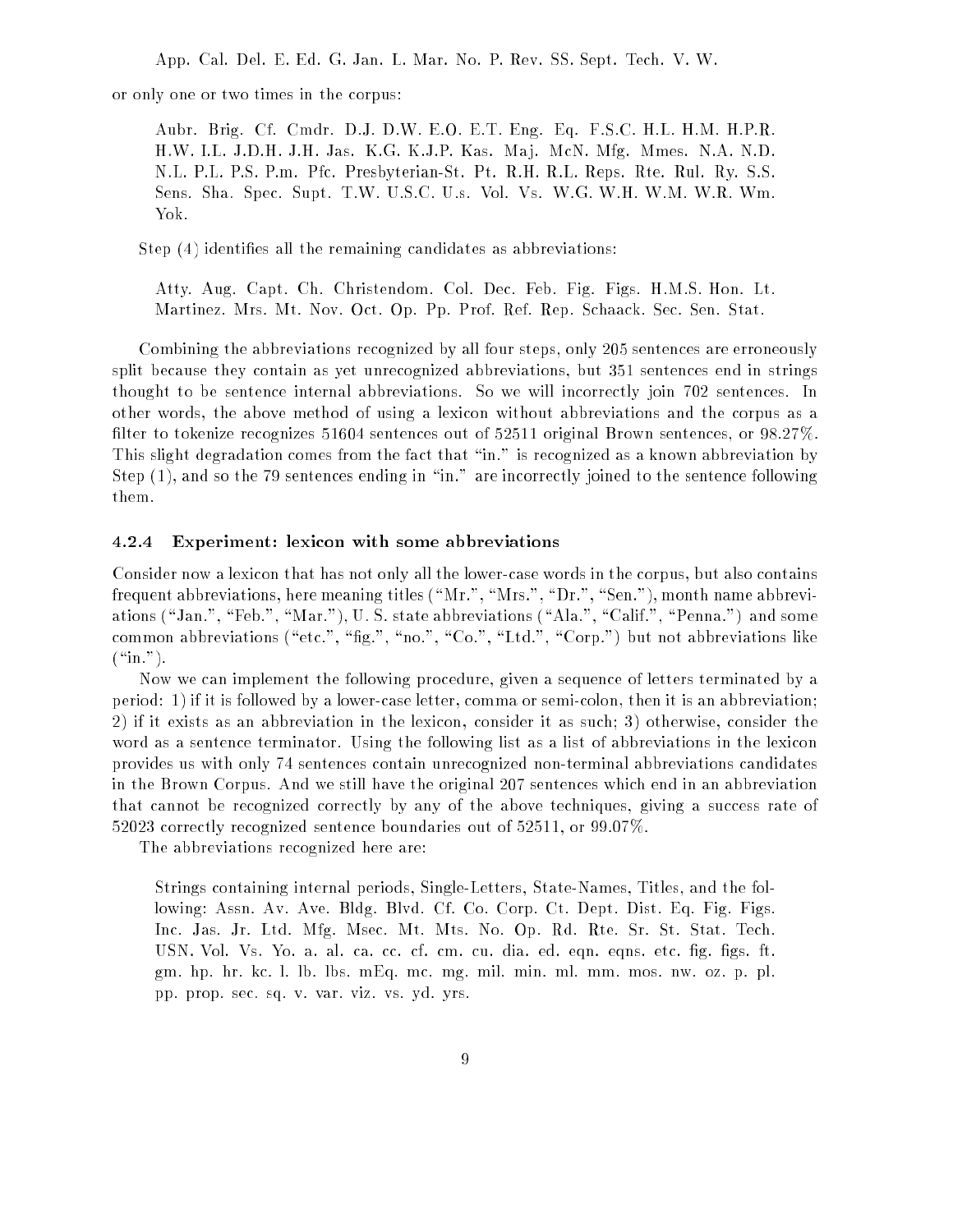#### 4.2.5Related work on sentence boundary recognition

Palmer and Hearst (1994) have recently produced a technical report<sup>3</sup> describing an approach to sentence boundary that uses a neural net applied to morphologically tagged text to decide the case of terminal periods. They achieved a 98.5% success rate following only one minute of neural net training. Since they do not use capitalization clues, this technique might be applied to languages such as German, or to all-upper case text. In this technical report, they mention other work applied to solving this problem using regression analysis based on the individual probabilities of words appearing before punctuation(Riley, 1989), and rules based on the lexical endings of words surrounding punctuation (Mller et al., 1980).

# 4.3 Morphologically Analyzed Words

A ma jor question that must be answered by the designer of the tokenizer is whether there exists a one-to-one correspondence between a token and a set of classes, or can a token correspond to a sequence of classes. For example, in the Brown corpus the word *governor's* is considered as one token and is tagged as a possessive noun. In the Susanne corpus- the same string is divided into two tokens *governor* and 's each possessing its own tag. In this case, the choice between one or two tokens seems of little importance since one would suspect that subsequent linguistic treatment would rebuild a possessive structure corresponding to that produced by one token anyway. Of greater significance is the division of 's in the case of strings such as it's, he's, that's, there's, who's, she's and with the other English contractions. If the strings are retained as one token, then the linguistic analyzer must handle the case where a single token corresponds to a sequence of tags.

The same questions must be answered for other languages. In French it must be decided whether l'addition, m'appelle, donne-le, va-t-il, c'est--dire, presqu'le, tape--l'oeil, d'abord, ... are to be retained as one token, or divided into many. One problem with this choice is that there are arguments to make it either way: in order to make generalizations about grammar, it would be good to break out  $l'$  as a separate article but this introduces some ambiguity during tagging since it could also be a preverbal pronoun. A word like rendez-vous has possible readings as one or two tokens if the hyphen can separate words. In one case it is the noun *rendez-vous* and in the other it can be the imperative form of the reflexive verb *rendre* or the interrogative form of this verb with an inverted sub ject. Once the choice is made the linguistic component can take it into account, but different systems will make different choices which in turn makes comparing results or sharing tokenized text between researchers difficult. For example, available statistical tagging programs which choose parts of speech for words using their immediate context (Brill, 1992) cannot treat the case where a surface form might correspond to one or two tokens.

#### 5Conclusion

As we have seen, the problem of preparing raw text for a linguistic treatment raises many problems. In order to maintain as much flexibility as possible, the tokenization process should be considered as a series of modular filters through which text can be selectively passed. We

 $^\circ$  1 his technical report can be retrieved by anonymous  $\mu p$  at tr-Itp.CS.Berkeley.EDU. It is in the subdirectory /pub/cs/tech-report/cds-94-797, in postscript format.

<sup>&</sup>quot;Available via anonymous  $\mu p$  at 129.67.1.165 in the directory *ota/susanne*.